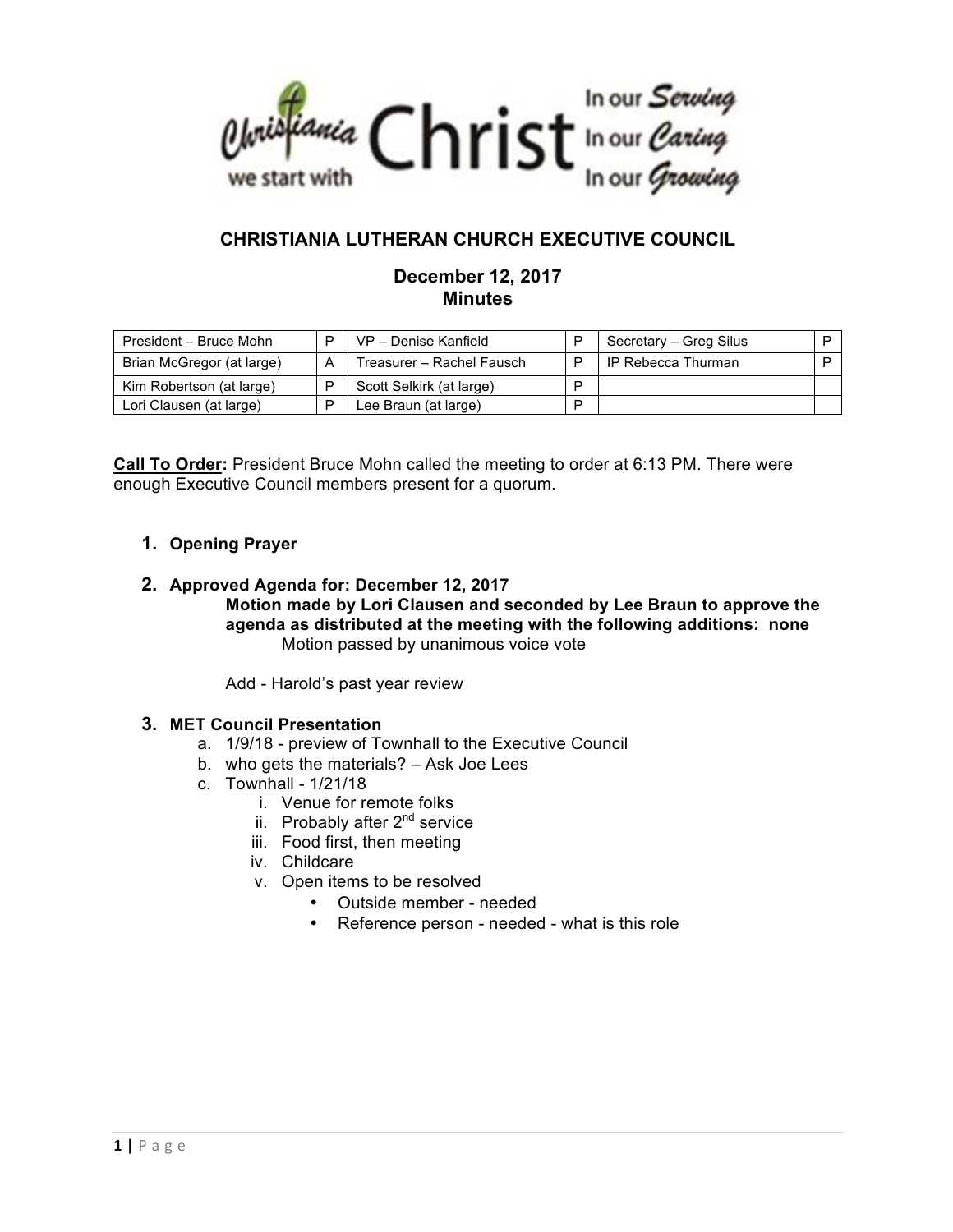#### **4. Cody Metz – Prayer Application Presentation**

- a. Prayer Board company name
- b. Prayer-centric type App
- c. Social App share prayers list of prayers together in one spot
- d. Can help these groups:
	- i. 20-30 yr olds keep engaged
		- ii. share prayer
		- iii. small groups Wednesday prayer group
		- iv. Confirmation students folks from different areas coming together
		- v. Twitter & Pinterest
			- Pray for me, prayer for some else
			- Settings who gets to see the prayers
			- Pin feature like Pinterest puts in your list
		- vi. Christiania group board?
		- vii. Cost individual free, Institution \$29/mo / free Christiania trial period
	- viii. Pilot group
		- Wednesday Bible study
		- Millennials folks with recently baptized children

#### **5. Approve Executive Council Meeting Minutes from November 14, 2017**

**Motion made by Kim Robertson and seconded by Lori Clausen to approve minutes from November 14, 2017 with the following corrections: none**  Motion passed by unanimous voice vote

#### **6. Council Information and Reports**

a. Receive Treasurer's Report

# **Motion made by Kim Robertson and seconded by Bruce Mohn to receive the Treasurers Report for October & November 2017**

Motion passed by unanimous voice vote

October issue of \$17 difference has been resolved, was a Payroll matter, as reported by the Treasurer.

## **Motion made by Scott Selkirk and seconded by Lori Clausen to approval of Christiania Credit and Prepaid Debit Card Policy**

Motion passed by unanimous voice vote

b. Receive Pastor's Report – see attached

#### **Motion made by Greg Silus and seconded by Lee Braun to approve the Pastors Report**

Motion passed by unanimous voice vote

Action Item*:* Appoint 2 people to the Finance Review Committee – recommendation due in January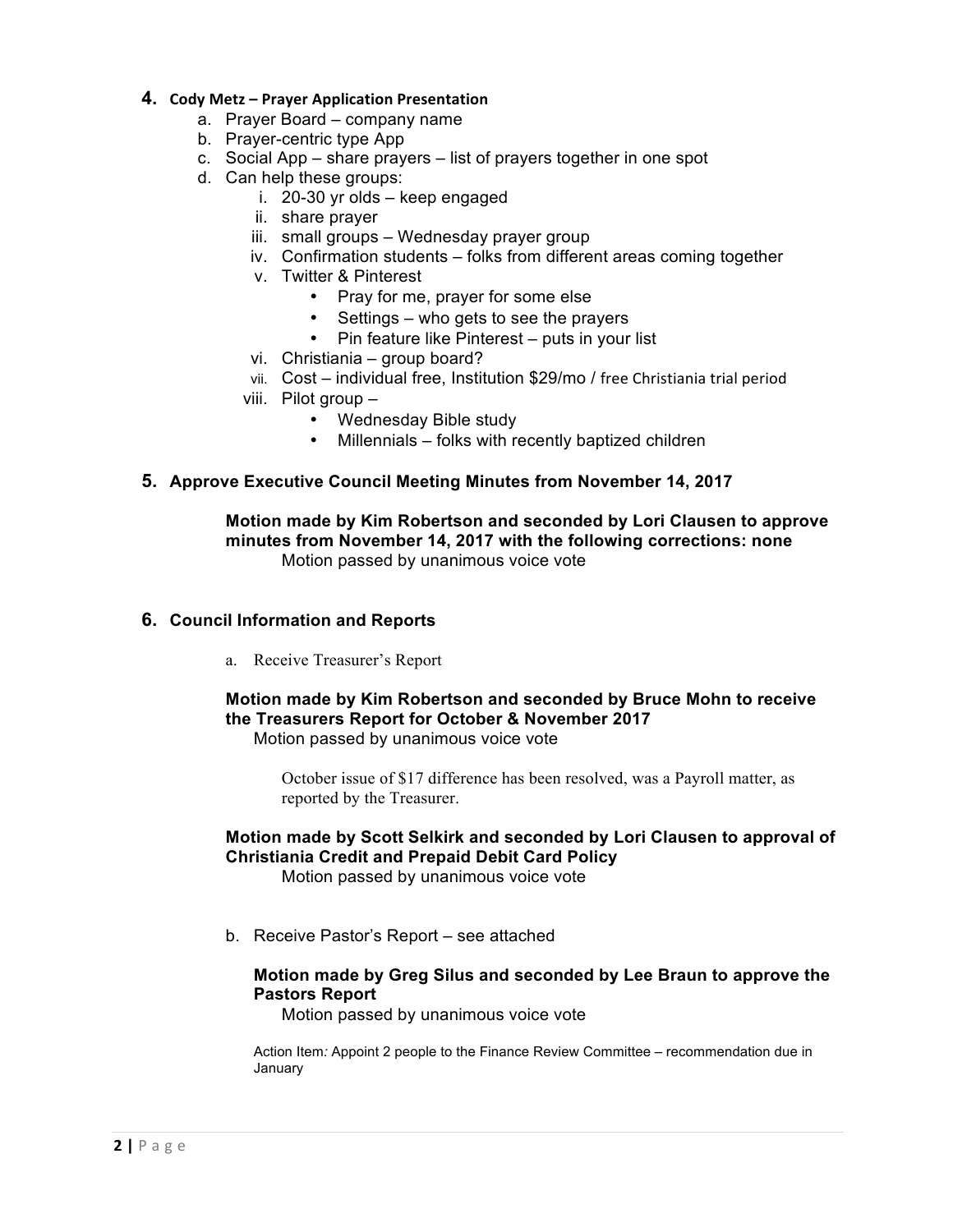c. Receive CYF Leader's Report

## **Motion made by Denise Kanfield and seconded by Scott Selkirk to approve the CYF Report**

Motion passed by unanimous voice vote

- Bake Sale fundraiser
- Xmas decorating
- Secret Santa
- New Year's Eve lock-in coming in
- d. Receive Property Committee Report see attached

#### **Motion made by Kim Robertson and seconded by Denise Kanfield to approve the Property Committee Report** Motion passed by unanimous voice vote

- e. Receive Ministry Board Report
- f. Receive Worship
- g. Receive Mission
- h. Receive Congregational Life
- i. Receive Stewardship
- j. Receive Membership
- k. Receive Financial Review Committee **Motion made by Greg Silus and seconded by Denise Kanfield to approve the FRC Report** Motion passed by unanimous voice vote

**3 |** Page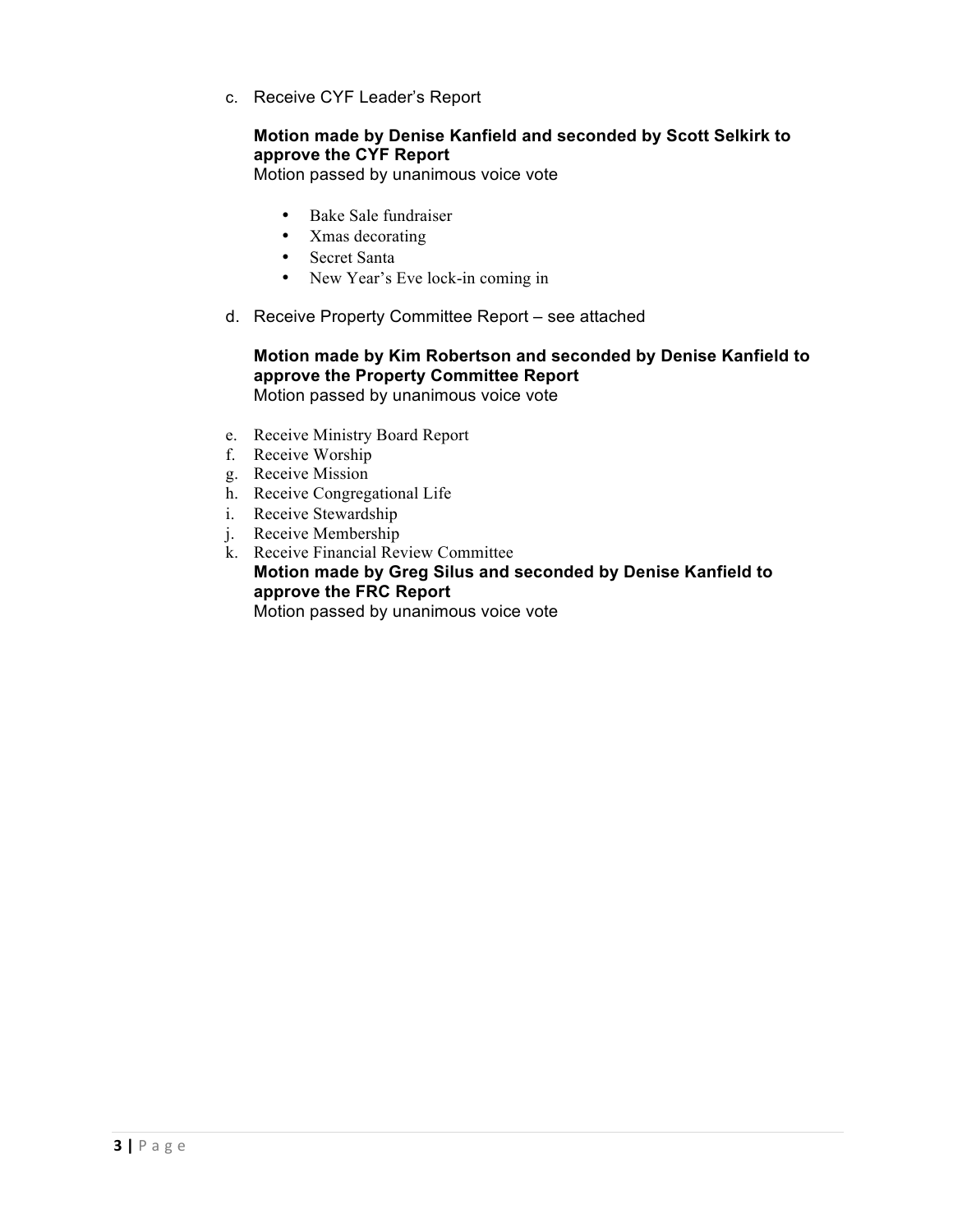## **7. Action Items:**

## **From Property Committee:**

- Boiler shutoff switch topic more research to be done before making a decision
- Name the room Tabled until January 2018
	- o *Youthful Heritage Room* is the name for now…
- Cemetery Lori Clausen met with Lyle Rue to find family members
	- o Damaged headstones had no traceable family member to contact
	- o West Cemetery has been completed
	- o East Cemetery is in-process of implementing repairs

#### **8. Old Business:**

a. Budget – to be approved later

**Motion made by Lee Braun and seconded by Scott Selkirk to approve Backpaying 2% of 2017 of the Custodian's salary which is \$528.16 to be paid in February 2018.**

Motion passed by unanimous voice vote

**Motion made by Lori Clausen and seconded by Denise Kanfield to approve the following pay increases in 2018 for the Office Manager @ 2%, Custodian @ 4%, and Treasurer @ 4%(based on 320hours) and will be effective February 1, 2018**

Motion passed by unanimous voice vote

#### **Motion made by Lori Clausen and seconded by Bruce Mohn to approve using the Agnes Hanson fund & Restricted Fund Memorials to assist in paying existing/committed benevolences, if necessary for 2017.**

Motion passed by unanimous voice vote

b. Call Committee – positive feedback so far on selections